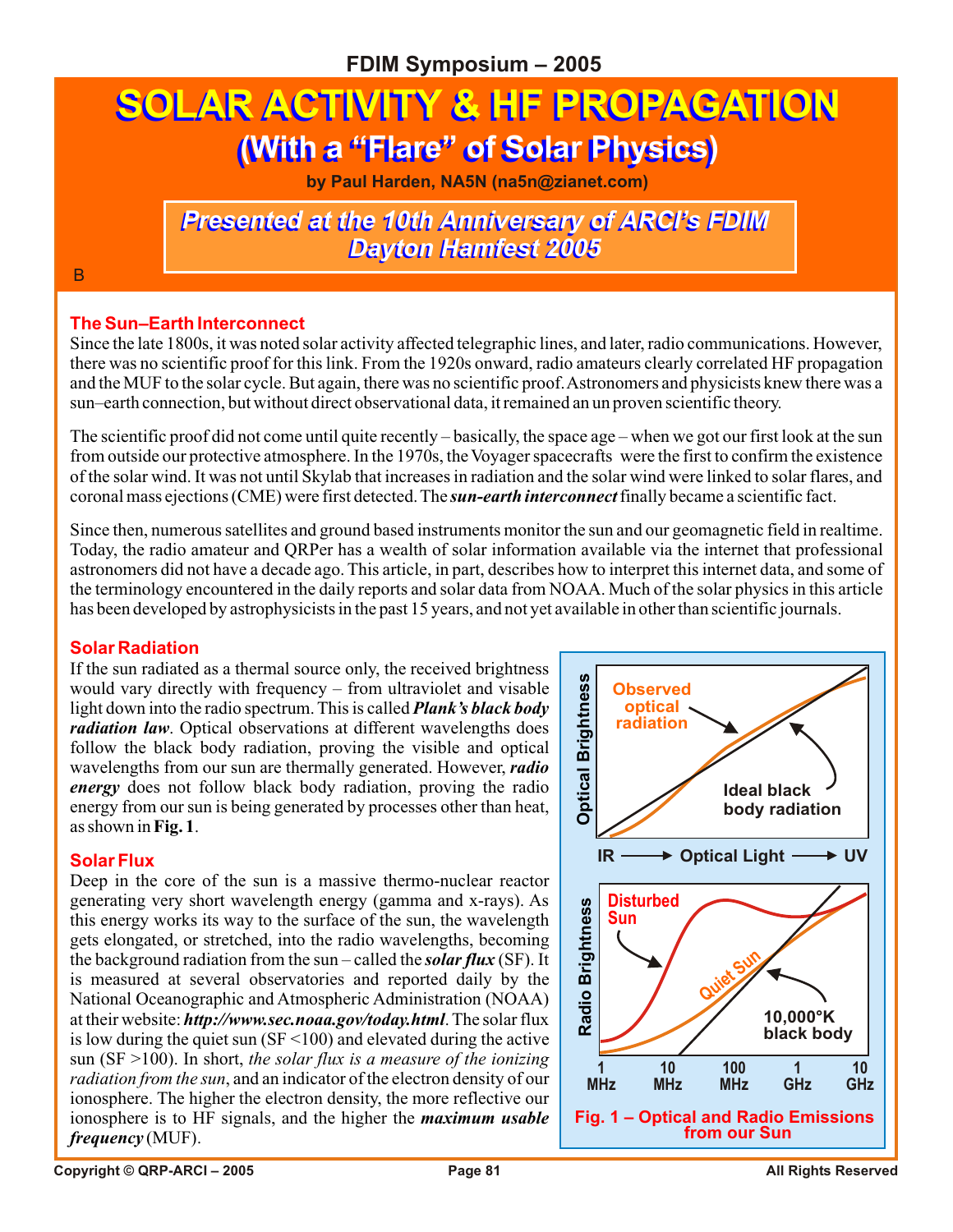The solar flux is measured at 2880 MHz (10 cm), a frequency not generally affected by solar flares, and one where our atmosphere is very transparent. Occasionally, a large solar flare will increase the 2880 MHz solar flux. NOAA will report this event as a *ten-flare*, indicating the 10cm solar flux value has been contaminated by a solar flare. Most people ignore the elevated solar flux from a ten-flare. However, it does indicate the earth was exposed to increased ionizing radiation from the solar flare – ionizing our E and F layers above the normal solar flux.

**QRP Propagation Hint:** QRPers should check the higher bands for openings for several hours following a solar flare, or a ten-flare event, due to the enhanced E/F layer ionization, possibly temporarily raising the MUF.

#### **Ionization**

**The daytime** ionizing radiation from the sun strips electrons away from their host molecules in our upper atmosphere. These *free electrons* increase the electron density of the ionosphere, stratify into layers, and called the D, E and F layers. The E/F layers are reflective to HF signals below the MUF, reflecting them back to earth for long distance communications. This is generally called *skip propagation*. The HF signals must also pass through the *D-layer*, the closest to the earth's surface. This is called the absorption layer, since some of your HF signal will be absorbed by the D-layer – in fact, twice – going to, and coming back from the E/F layers for 2-6dB total path loss.

**At night**, solar radiation ceases and the free electrons *recombine* with their host molecules. The D-layer completely disappears and offers no signal loss. The E/F layers merge into a single layer, but remain reflective to HF signals. However, this combined layer has a lower electron density than daytime levels, lowering the MUF.

Astronomers call these ionization layers *plasma layers* and the *lowest* frequency that escapes into space the *plasma frequency, fp*. QRPers look at it just opposite – what is the *highest* frequency that *does not* escape into space? We call this the *maximum usable frequency* or *MUF.* In reality, the MUF and plasma frequency are exactly the same.

During the active sun, Earth's plasma frequency is about 18 MHz (nighttime) to 30+ MHz (daytime), and during the quiet sun, varies from about 10MHz (nighttime) to around 20 MHz (daytime). Interestingly, the sun's plasma frequency varies between 300–1000 MHz. The only time strong HF radiation escapes the sun is during a solar flare, and when it does, it is called a *solar storm.*

#### **Sunspots and the Solar Cycle**

The solar cycle was first realized by noting that sunspots "come and go" over a 7–11 year cycle. Sunspots are cooler areas on the the solar surface. More recently, sunspots have been identified as regions with *strong magnetic fields* called Alpha, Beta and Delta groups, as defined in **Fig. 2** and illustrated in **Fig. 3**. These *active regions* are carefully watched for possible flare activity.

An *Alpha group* are sunspots with no bipolar magnetic fields, and seldom produce a flare. When bipolar magnetic fields (with N-S, or +/– polarization) develop between sunspots, it is called a *Beta group*. When a Beta group becomes particularly intense, with strong, bipolar magnetic fields between sunspots, it is called a *Delta group*. A*major flare alert* is issued by NOAA when a Delta configuration develops. A major solar flare will always occur from a Beta or Delta group, but, not all Beta or Delta groups will produce a flare.

Terminology seen in the NOAA reports will be the *umbra*, the central core area of the

| Fig. 2 – Classifications of Sunspots/Active Regions |                                                                                                     |                                                     |  |  |  |  |
|-----------------------------------------------------|-----------------------------------------------------------------------------------------------------|-----------------------------------------------------|--|--|--|--|
| <b>Sunspot</b><br><b>Class</b>                      | <b>Description of the</b><br><b>Active Region</b>                                                   | <b>Potential for</b><br><b>Solar Flare Activity</b> |  |  |  |  |
| <b>ALPHA</b>                                        | Unorganized, unipolar<br>magnetic fields                                                            | Little threat, but watched<br>for further growth    |  |  |  |  |
| <b>BETA</b>                                         | <b>Bipolar magnetic fields</b><br>C class flares and<br>between sunspots<br>possible M class flares |                                                     |  |  |  |  |
| <b>DELTA</b>                                        | Strong, compact bipolar<br>fields between sunspots                                                  | High potential for large<br>M or X class flares     |  |  |  |  |

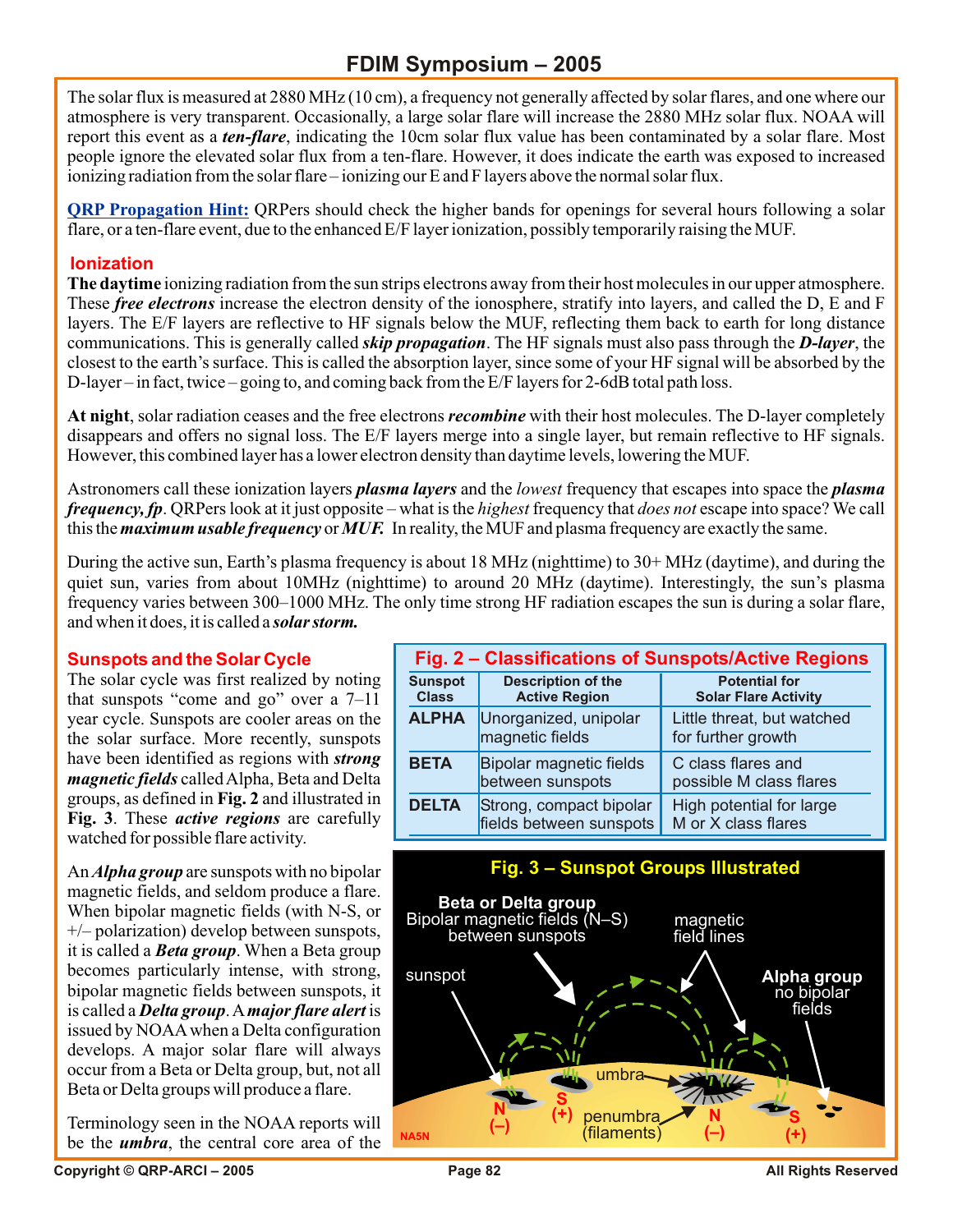sunspot, surrounded by an outer area with a filament structure called the *penumbra*. It is believed the filamentary structure of the penumbra is "painting" a picture of the magnetic field lines emanating from the sunspot. Often NOAA will report that a Beta group shows rapid growth in the penumbra. This means the magnetic field lines of the sunspot disturbance are rapidly growing, likely into a Delta group, becoming a high candidate for a major flare.

#### **The Physics of a Solar Flare**

Until recently, the physics behind a solar flare was not well known. They are extremely energetic events on the sun that can produce emissions across the entire spectrum – in the optical wavelengths, gamma and x-rays, down to the HF frequencies.

In many ways, a solar flare is very similar to a nuclear detonation. Imagine for a moment, you are about to witness the detonation of an atomic bomb, say the Trinity test in New Mexico on July 16, 1945. Sitting in the main bunker (see **Fig. 4** and **5**), you are surrounded by radio equipment to see what affect, if any, will occur to the HF and VHF frequencies.

At 5:29 am, the world's first atomic bomb is detonated. You see a tremendous flash of light; the gamma and x-ray detectors are immediately triggered, and you hear deafening blasts of noise coming from your receivers. Light, ionizing radiation and radio waves are the first forms of energy to arrive at the bunker – *instantly*. They are traveling at *relativistic speeds* – the scientific terminology for the "speed of light."

For the first few seconds, you see a huge, brilliant bubble of plasma and burning gasses. Everything inside this bubble is vaporized from the extreme temperatures (**Fig. 6, t0+.05s**). After several seconds, the production of gamma and x-rays begins to subside. After about 10 seconds, the rising gas cloud begins to make the familiar mushroom shape (**Fig. 6, t0+15s**). These are the hot burning gasses, electrons, protons and debris rising at about the speed of sound, or at *sonic* speeds. Along the ground, you can see a wall of debris being blown away from the explosion by the shock wave.

Several seconds after the detonation, you hear the thunderous boom of the air shock arriving. Several minutes later, the shockwave hits the bunker. This is a blast of hot wind traveling over 100 mph, carrying with it dirt, rocks and other debris carried along the way.

A solar flare is not much different. While the exact mechanism triggering a flare is not precisely known, it is believed that the strong magnetic field lines emanating from the sunspots becomes so strong, hot burning gasses



 **Fig. 4 – Trinity Site Main Bunker still exists today, minus the cables**



**Fig. 5 – Main bunker radio gear. Note Simpson VOM on the floor.**

from the sun are suddenly sucked out of the interior and carried along the magnetic field lines of the disturbance in a violent explosion. While the interior of the sun is exposed at the flare site, gamma and x-rays are allowed to escape, traveling outward at *relativistic* speeds. This explosion creates a shockwave, at *supersonic* 

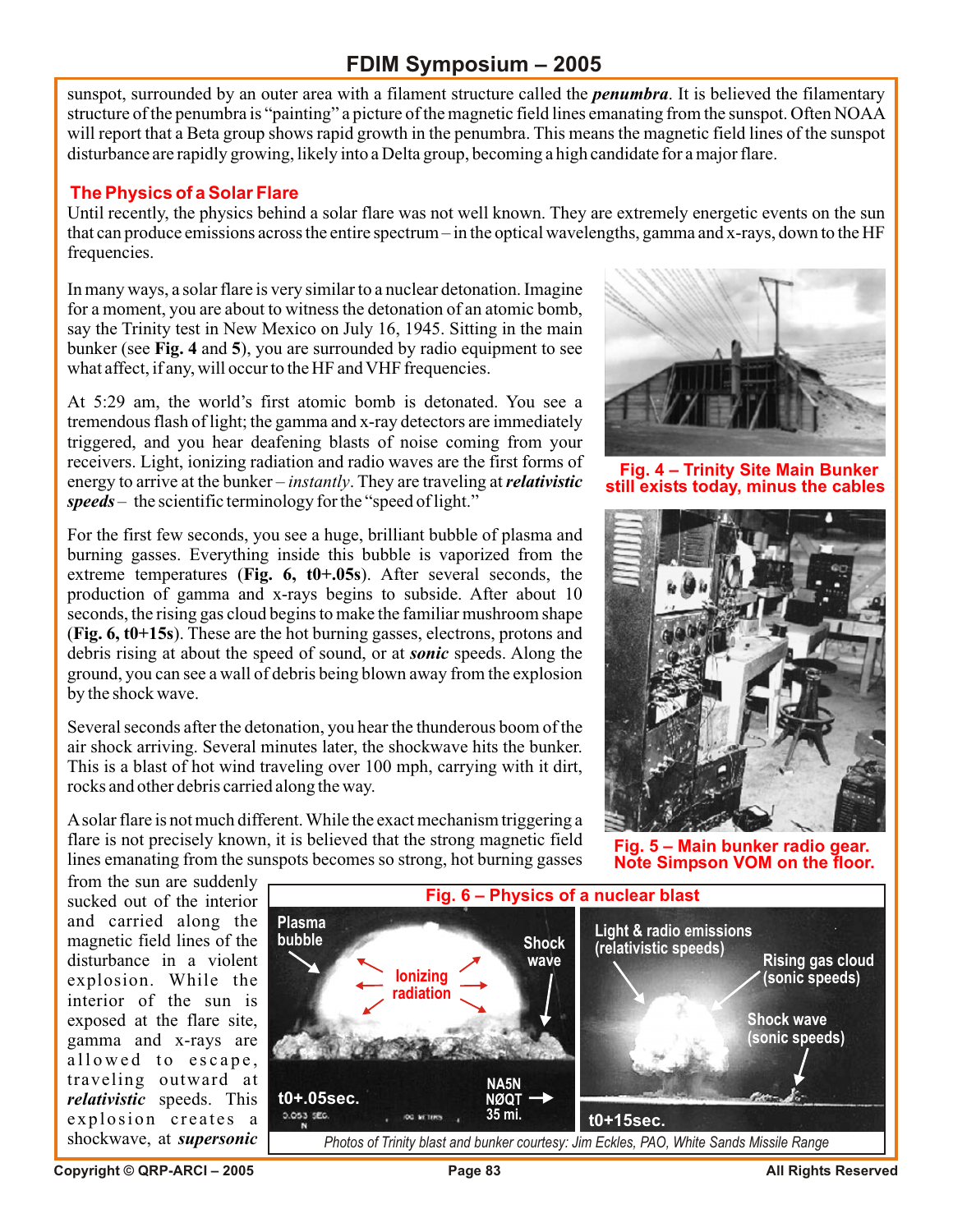speeds, usually around 1,200–2,000 km/sec. Being well above the 350 km/sec. escape velocity of the sun, this shockwave carries some of the burning solar mass out into space.

This shockwave and rising gas cloud of solar mass, being ejected from the sun, is called a *Coronal Mass Ejection*, or *CME*. It is traveling outwards at *supersonic* speeds and could strike the earth if the trajectory and geometry is correct. Some of the burning mass gets caught in the magnetic field lines of the disturbance, forming an illuminated loop or halo, and called a *full-halo CME* as shown in **Fig. 7**.

The key point is a solar flare releases several major forms of energy that can effect VHF and HF propagation on earth:

- 1. Ionizing radiation, electrons and protons at *relativistic speeds* (arrives at earth immediately and for the duration of the flare event)
- 2. A*supersonic* shockwave riding along with the solar wind
- 3. Dense particles behind the shockwave (#2 and #3 arrives at earth 2-3 days after the flare event)

#### **OPTICAL EMISSIONS**

The emissions from a solar flare in the optical (visible) wavelengths are illustrated in **Fig. 8**. for a typical *short-duration flare* and the less common *long-duration flare*. An actual brightness plot of a flare, measured by photon counts from satellite instrumentation, is also shown. This is the optical evidence of the flare, which is actually very difficult to detect due to the normally bright surface of the sun. For this reason, flares are now determined by the x-ray radiation, detected onboard the GEOS, LASCO and SOHO satellites, not optically.

The optical properties of a flare are not particularly important to the ham or QRPer, other than indicating that other things are about to come!

#### **X-ray and Gamma radiation from a Solar Flare**

**Fig. 8** also shows the x-rays released from a solar flare. The *hard x-rays*, those >30 kev, is the ionizing radiation striking the earths atmosphere. The hard x-rays last only a minute or two, while the *soft x-rays* can persist from tens of minutes to over an hour – all the while showering the earth with ionizing radiation. X-rays from very large flares can also penetrate our atmosphere, all the way to the ground (a GLE, or ground level event). This will highly ionize the D-layer as well, causing an *HF radio blackout* for several tens of minutes following a major flare. This is fairly rare, occurring only a few times each solar cycle.

**QRP Propagation Hint:** If you're in a QSO when a major flare causes an HF blackout, it seldom lasts more than an hour. If you're working a contest, this hint could be useful. Take a break, but don't QRT!

These x-rays do provide extra ionization to the E/F layers for improved reflectivity and a higher MUF. Exploit the benefits of a solar flare.

**QRP Propagation Hint:** Good DX contacts are possible immediately following a solar flare until sundown due to the improved reflectivity (better signal-to-noise ratio for QRP signals) and the higher MUF opening the higher bands – especially during the solar minimum years.





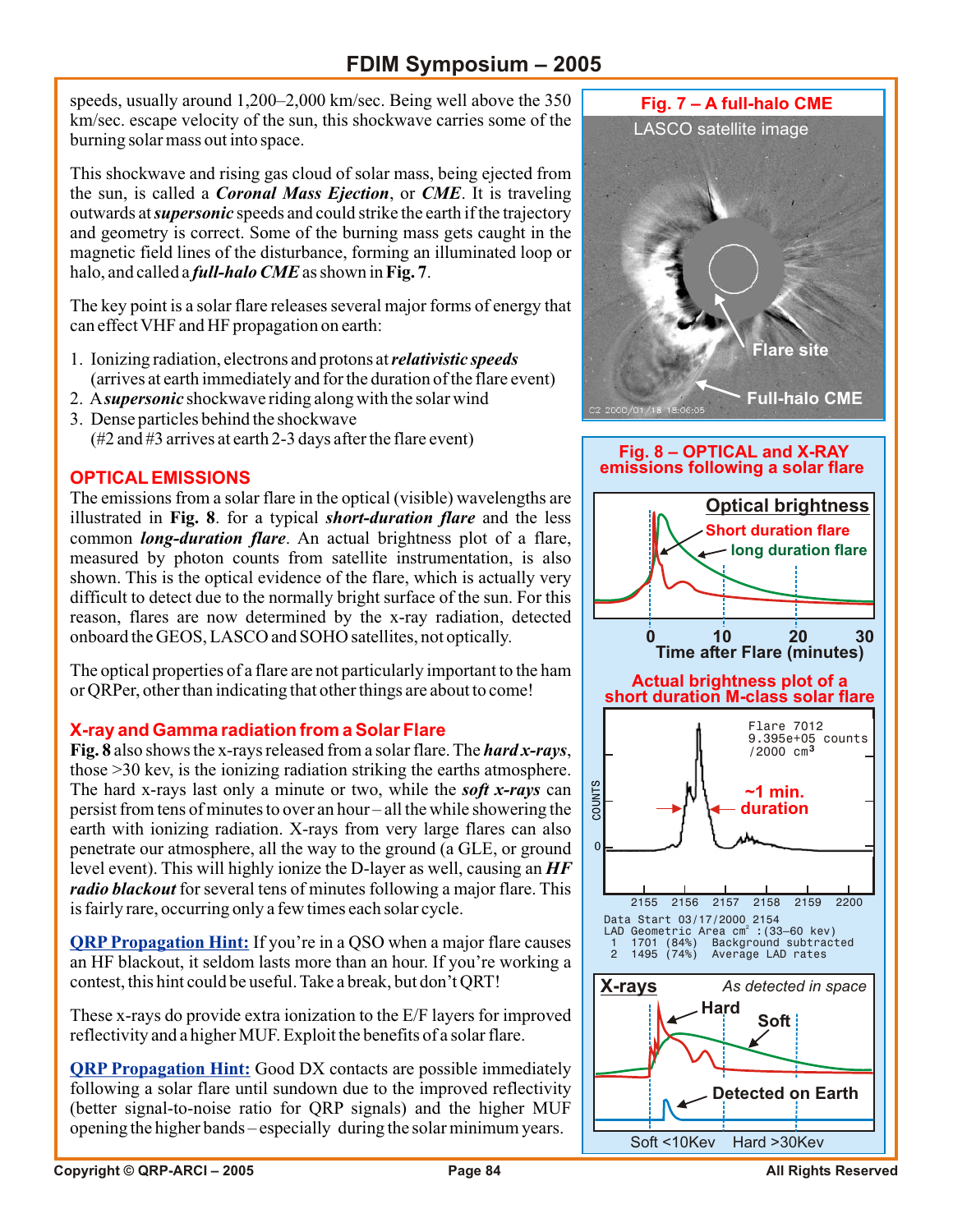#### **Radio Emissions from a Solar Flare**

The *microwave radiation* from a solar flare (**Fig. 9**) is similar to the ionizing radiation. It can produce powerful radio energies for several minutes following a flare, sometimes disrupting satellite and VHF communications. Radio telescopes use 2–10 GHz (S,C and X band) to make maps of the fine structures of the solar flare. 1.4 GHz, the spectral line of hydrogen (L band), is also mapped to show the intensities of local hydrogen and HII during a flare. This reveals the amount of ionization, and recombination near the sun's surface. This is interesting from a science viewpoint, but not necessarily for ham radio.

For the radio amateur and QRPer, the real interest lies in what happens to the *HF bands*. Radio emissions from a flare can cause noise bursts, buzzing sounds, sudden QSB, continuum noise, and occasionally, a temporary HF blackout. After about 30 minutes following the flare, HF noise levels and propagation return to normal.

**QRP Propagation Hint:** The most important thing to remember about a solar flare is this: the HF effects are generally *only for the duration of the flare event* (20-60 minutes) and seldom effect frequencies <10 MHz.

The most damaging effects of a solar flare is actually the arrival of the shockwave 2-3 days later, triggering a geomagnetic storm. This is discussed beginning on the next page (Geomagnetic Storms).

The following details of a solar storm is offered for completeness only. This is relatively new solar physics theories, and presented for those so interested, as the information is currently available only in professional astrophysical journals, and certainly not in amateur publications.

#### **Radio Emissions due to the Electrons**

The first radio emissions to arrive on earth following a flare is the bursty **Type III storm** occuring for the first 5-6 minutes following a flare. These are *relativistic electrons* released by the flare traveling through

the *sun's* magnetic field (**Fig. 10**). The radio emissions begin around 300 MHz and drift downward in frequency at about 20 MHz/sec.. They sound like ignition noise from a fast running engine, or sometimes a "buzz" as they sweep past your frequency. Seldom will these bursts be heard below 10 MHz. Some of these electrons migrate and travel along the open field lines in a spiraling motion, still about the speed of light, producing *continuum noise* (wideband) from 10–300 MHz.

#### **Radio Emissions due to the Shockwave**

As the *shockwave* travels through the *sun's* magnetic field lines, electric currents and bursty radio emissions are generated by the dynamo effect, called a **Type II storm**. The sun's plasma frequency becomes lower at greater distances. Therefore, as the shockwave travels away from the sun, the bursts are heard at lower and lower frequencies on earth, as shown in **Fig. 10**.This is important to astronomers. By measuring the time is takes for the bursts to drift from one frequency to a lower one, the velocity of the shockwave can be determined.





**Fig. 9 – RADIO emissions following a solar flare**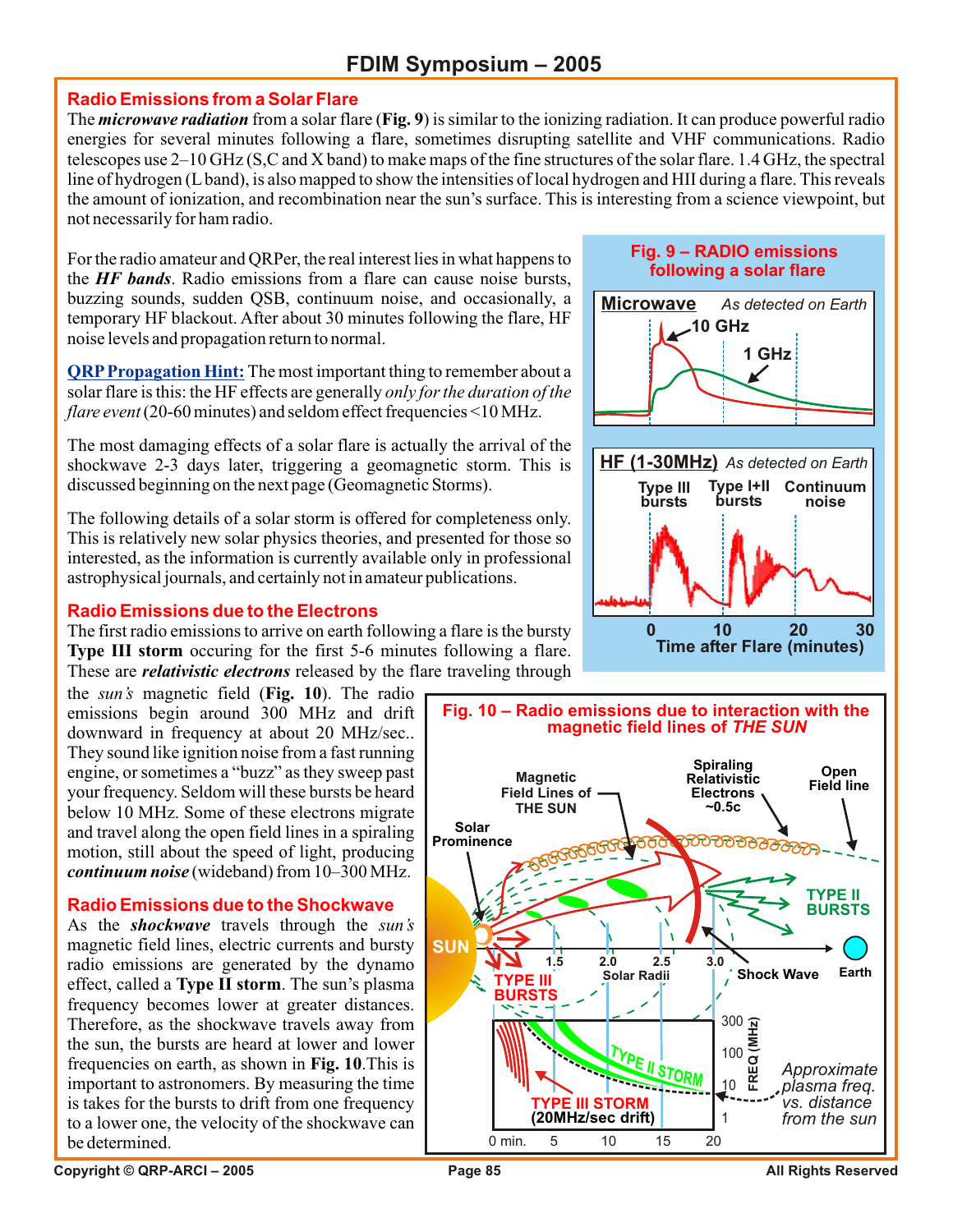Both Type II and Type III sweeps can be used for the velocity determination, and often reported by NOAA as follows:

1810UTC M7.8 solar flare 1822UTC Type II sweep 1450 km/sec

NOAA uses this information to estimate the arrival time of the shockwave at earth, and the intensity of the geomagnetic storm. Of course, you can do this as well! The 1450 km/sec shockwave slows down as it travels along with the solar wind, averaging about 70% of the Type II or III value, or about  $1000 \text{ km/sec} = -625 \text{ miles/sec}$ . With the sun about 93 million miles from earth, the travel time will be  $\sim$ 149,000 seconds, or about 41 hours. With the normal

solar wind about 350 km/sec., an increase to 600 km/sec. generally triggers a *minor* geomagnetic storm, around 1000 km/sec. a *major* storm, and much above that, a *severe storm*. These, of course, are all rough estimates.

The shockwave also travels through the strong magnetic field lines of the *disturbance* (**Fig. 11**), where the electrons and particles get trapped in the closed field lines. This also produces a bursty radio emission called a **Type I storm**. These drift downward in frequency at about 2 MHz/sec. and sound like ignition noise from an idling car. A Type I storm can extend to around 10 MHz and persist for 20-30 minutes following a major flare.

## **Radio Emissions due to the Gas Cloud**

Behind the shockwave is a *gas cloud* of particles from the flare, generating wideband noise called a **Type IV Continuum Storm**. The noise begins around 1 GHz. The higher the gas cloud rises, the lower in frequency will the noise escape the sun. (That solar plasma frequency thing again). These particles rise until the pressure of the gas cloud equals the pressure of the solar atmosphere. At this point (about 15-30 minutes following the flare), the particles become stationary and generate noise down to 10-20MHz, depending upon the height of equilibrium. The Type IV storm can persist for hours following the flare and is an overall elevation of noise on HF. The exact mechanism of this noise emission from the gas cloud is not well understood.

## **GEOMAGNETIC STORMS**

## **The Solar Wind**

Disturbances to the *solar wind*, from a solar flare or coronal hole, can cause serious disruptions to HF by triggering a geomagnetic storm. The solar wind is the constant outflow of gasses, electrons, and particles from the sun and travel along the ecliptic plane, as shown in **Fig. 12**.

It was long believed that the solar wind was fairly constant, at around 350 km/sec., the escape velocity of the sun. We now know that the solar



**NOTE: Illustrations depicts a major flare. On smaller flares, the shock wave often dissipates before 3 solar radii and thus the sun's plasma frequency is >30 MHz and no HF emissions occur except Type III. The times shown are approximate – the actual time a function of the velocity of the shockwave. Every flare is different.**

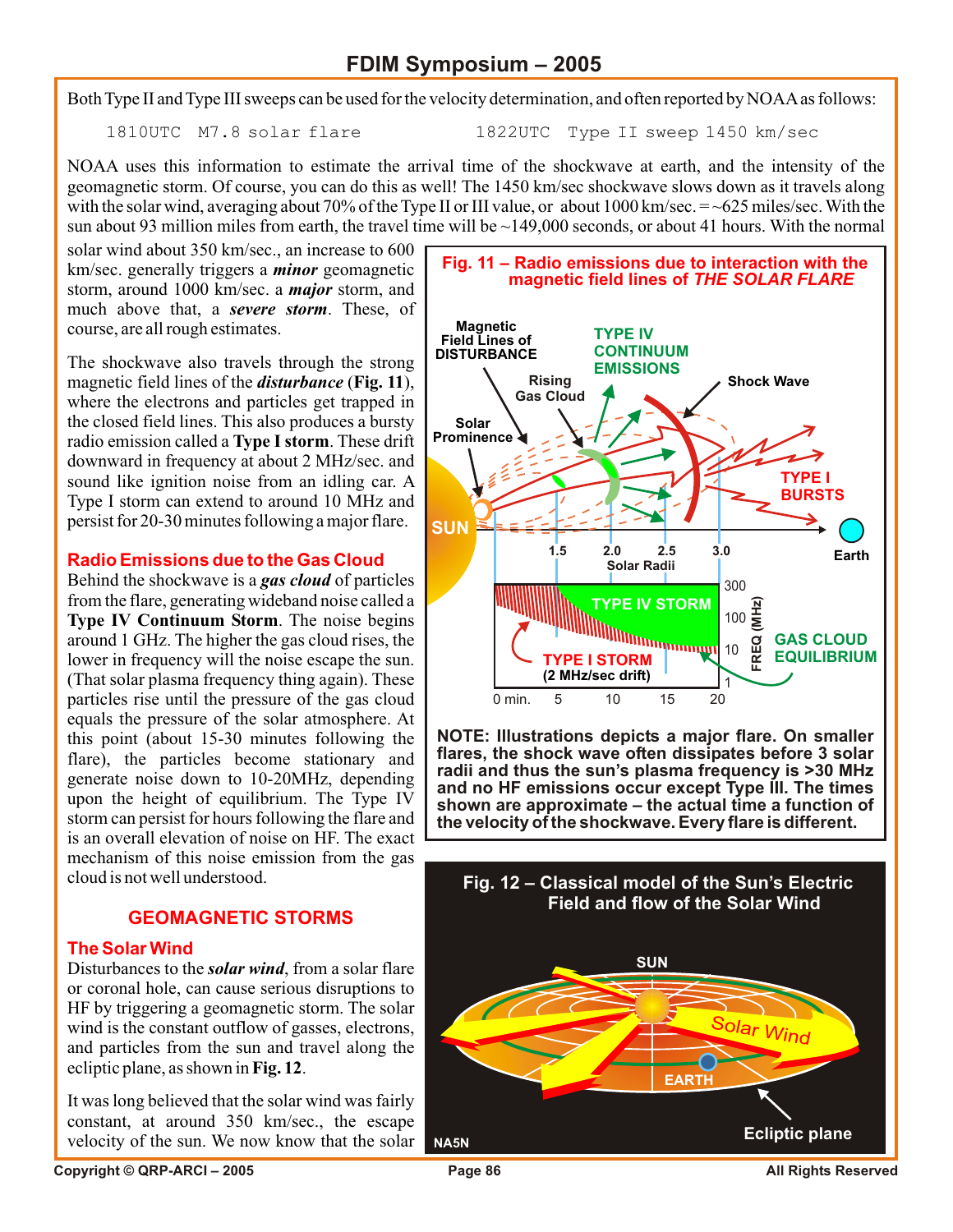wind is highly variable, ranging from the minimum 350 km/sec. to 2,000 km/sec. or more following a major solar flare. From years of satellite data, we now know that the sun's electric field is not flat, but instead looks more like the "balerina skirt" model shown in **Fig. 13**.

When the earth's orbit enters or exits the skirt, it is called a *boundry crossing*, often reported by NOAA.The sudden change in the solar wind speed, and direction of flow, can trigger a geomagnetic storm. The *–boundry crossing* causes a stronger geomagnetic storm than a positive crossing. However, they are seldom severe and last only a few hours. **Fig. 13** shows why the solar wind is constantly changing, causing minor geomagnetic storms, even during very quiet solar conditions.

The solar wind exerts a pressure on the earth's magnetic field, which distorts the toroidal pattern as shown in **Fig 14**. If this pressure should suddenly change, such as with the arrival of a shockwave from a solar flare, our magnetic field suddenly changes shape in response, causing it to wiggle like a bowl of jello. This, in turn, generates strong electric currents by the dynamo effect, traveling along our magnetic field lines far above our heads. This, in turn, generates noise on the HF bands. While our geomagnetic field is wiggling, it can often produce strong, bursty noise, or "static crashes." As the geomagnetic storm begins to subside, it settles down to an elevated noise level.

**QRP Propagation Hint:** Often our magnetic field gets very quiet following a strong geomagnetic storm for 12–24 hours. This is an excellent time to work 40–160M due to very low noise levels.

#### **The K and A Indices**

Magnetometers on the earth measure the condition of our magnetic field. The amount of movement (or, "wiggling") is averaged and reported by NOAA as the *K-Index* every 3 hours. The K-index is a scale from 0– 9 representing quiet to severe conditions. The K-indices are averaged over 24-



hours to form the *A-Index*, representing the overall planetary geomagnetic conditions for the UTC day. The A-index ranges from 0–20 for quiet conditions, up to 400 for extreme conditions. A chart showing the correlation between the K- and A-Indexes to HF noise levels is shown in **Fig. 16** on the following page.

**QRP Propagation Hint:** Use the current *K-Index* from WWV or the internet to determine the current geomagnetic conditions. The *A-Index* is actually *yesterday's* geomagnetic condition, and does not represent present conditions.

**QRP Propagation Hint:** Four websites with solar information, solar flux, K and A indices and solar wind data are: http://www.sec.noaa.gov/today.html http://www.dxlc.com/solar http://www.spaceweather.com http://umtof.umd.edu/pm